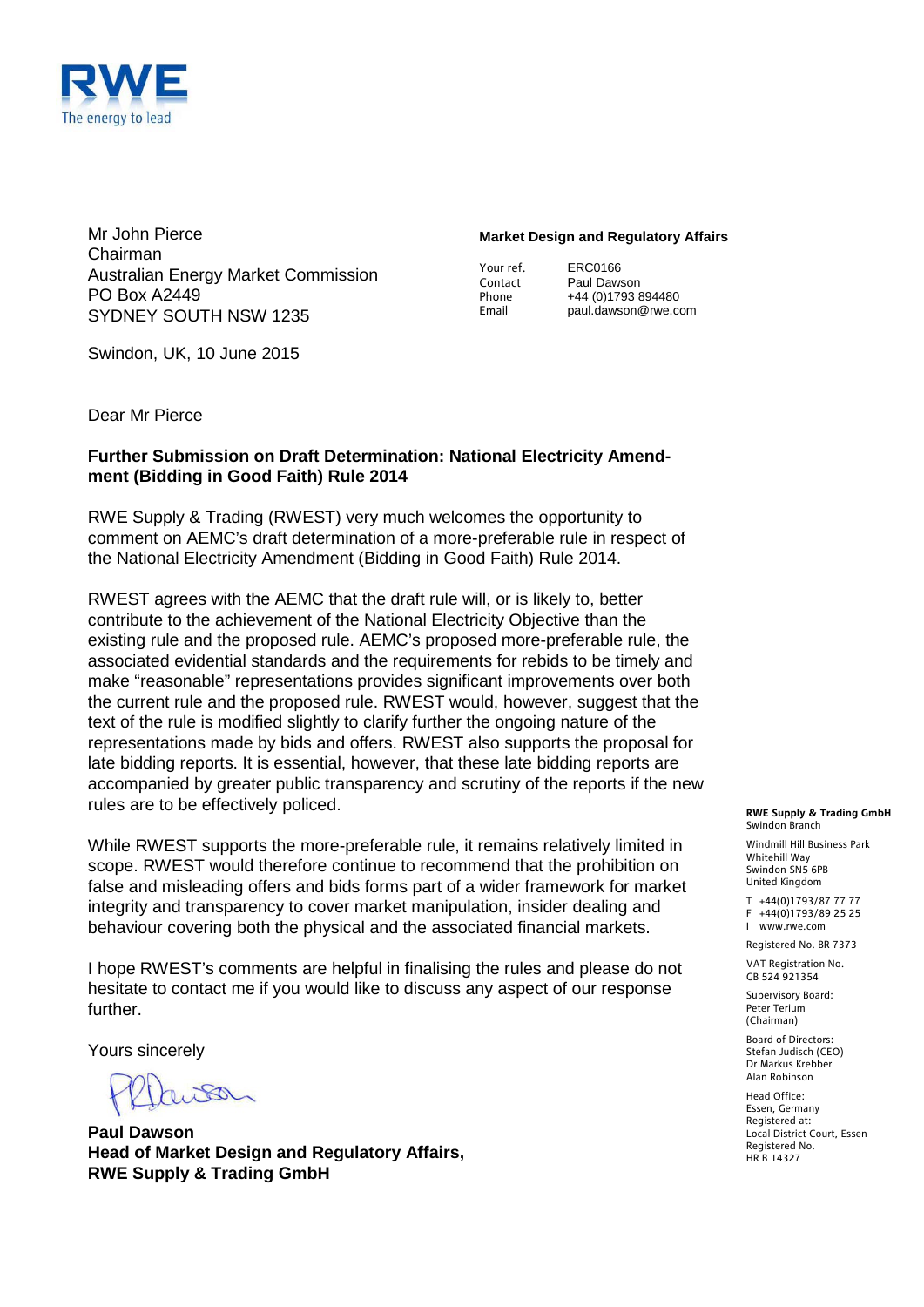## **1 Summary and Overview**

**.** 

RWE Supply & Trading (RWEST) very much welcomes the opportunity to submit comments on AEMC's draft rule which is a more preferable rule governing bidding and rebidding in the National Electricity Market (NEM).

AEMC has thoroughly reviewed the submissions and has come to a well-reasoned conclusion. While the draft proposal falls short of the more far-reaching changes that RWEST advocated in our response to the Options Paper, $1$  RWEST agrees with the AEMC that the draft rule will, or is likely to, better contribute to the achievement of the National Electricity Objective than the existing rule and the proposed rule. AEMC's proposed more-preferable rule strikes a balance between allowing prices to be set by competitive forces and the need to ensure that bids accurately reflect dispatch intentions and are not false and misleading. The increased evidential standards and the requirements for representations and the timeliness of rebids to be "reasonable" also provide significant improvements over both the current rule and the proposed rule. RWEST would, however, suggest that the text of the rule is modified slightly to clarify further the ongoing nature of the representations made by bids and offers.

RWEST also supports the proposal for late rebidding reports. Concerns relating to late rebids, and particularly those within the trading interval, are sufficient material to warrant further scrutiny of the reasons for those rebids. In the absence of a hard gate closure ahead of the trading interval – as we advocated – it is appropriate that such bids are subject to higher evidential standards. It is also essential that these late bidding reports are accompanied by greater public transparency and scrutiny of the reports if the overall "reasonableness" of these reports is to be effectively policed. RWEST believes, however, that the case for a hard gate closure and the resolution of the 5-30 anomaly remains and that this issue deserves further consideration.

RWEST continues to believe that the Commission should adopt further measures to complement the prohibition on false and misleading offers. While the more-preferable rule offers a significant improvement over the status quo and the proposed rule, it remains relatively limited in scope. The rule will do nothing to address wider concerns about market abuse, integrity and transparency. We would therefore recommend that the prohibition on false and misleading offers and bids forms part of a wider framework for market integrity and transparency to cover market manipulation, insider dealing and behaviour in both the physical and the associated financial markets.

<span id="page-1-0"></span> $1$  RWEST Submission to Options Paper: National Electricity Amendment (Bidding in good faith) Rule 2014, RWEST, 6 February 2015.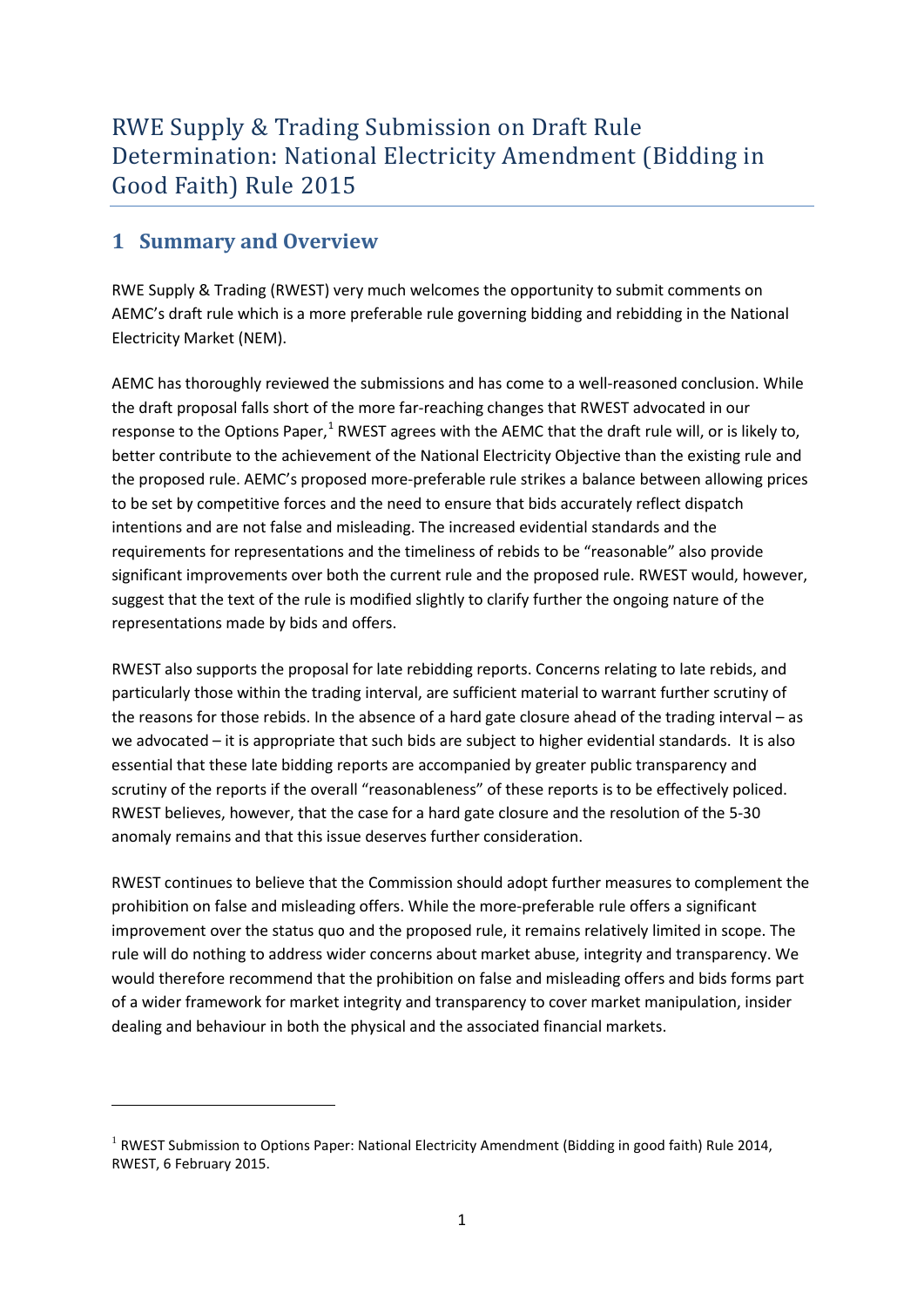## **2 The proposed behavioural statement of conduct**

The Commission's draft rule represents a significant, but limited, improvement on both the current good faith provisions and the South Australian Government's Proposed Rule. As noted in our response to the Options Paper, a rule based solely on the intention of the generator at the time of a bid or rebid is not capable of being tested or enforced in practice. At the same time, we recognise that efficient pricing in a real-time energy-only market requires a complex and evolving assessment of one's expectations about emerging supply and demand fundamentals and that prescriptive pricing rules can undermine market efficiency. In this regard, the requirement under the South Australian Government's Proposed Rule for there to be a material and objectively observable change in circumstances had the potential to be unduly restrictive in ruling out changes relating to subjective expectations that failed to materialise. The Commission's draft rule would appear to reconcile these concerns by retaining the flexibility of the current arrangements while improving the evidential requirements surrounding bids and rebids. The following sets out our detailed thoughts on the components of the proposed prohibition on false and misleading offers.

## **2.1 The preferable rule is clearer and enforceable and will promote the efficient operation of the NEM**

The proposed prohibition on false and misleading offers and bids has several similarities with the current good faith provisions. Most importantly, the rule does not attempt to prescribe what is or is not an appropriate level of any price and is based on the generator's intention to honour the bids made. As we noted in our response to the options paper, a test based on intention alone is unenforceable in practice in the absence of clear evidence of bad faith. However, although similar in character, the AEMC's proposed rule would appear to improve the ability to verify and police those provisions in several important respects:

- Casting the prohibition in terms of "false and misleading bids" and making the bids and offers an "ongoing representation" of generators willingness to fulfil the bids and offers is helpful. Linking this representation solely to "good faith" was unduly narrow and fails to cater for circumstances in which bids are used strategically to influence pre-dispatch schedules or become obsolete in the light of circumstances. Similarly, expanding the scope of the provision to all dimensions of bids and offers (and not just to changes in available capacity and daily energy constraints) is an appropriate extension of scope.
- The requirement to rebid "as soon as reasonably practicable" significantly strengthens and clarifies the case for bids and offers to be interpreted as ongoing representations which remain valid until circumstances – and intentions – change.
- The additional wording at 3.1.4(a)2 helpfully clarifies the uses of the bid information in informing market forecasts and expectations. This provides good additional guidance on the context and purpose of the prohibition.
- The proposed amendments to 3.8.22Ab(2) and 3.8.22A(c) move away from the need to prove a negative intention (ie, that the bid was in bad faith or deliberately false and misleading) to a more objective standard of the "reasonableness" of the basis for making that claim based on the prevailing circumstances at the time of the bid or rebid. This is bolstered by allowing the courts to infer whether a bid can be considered to be false or misleading from the generators' patterns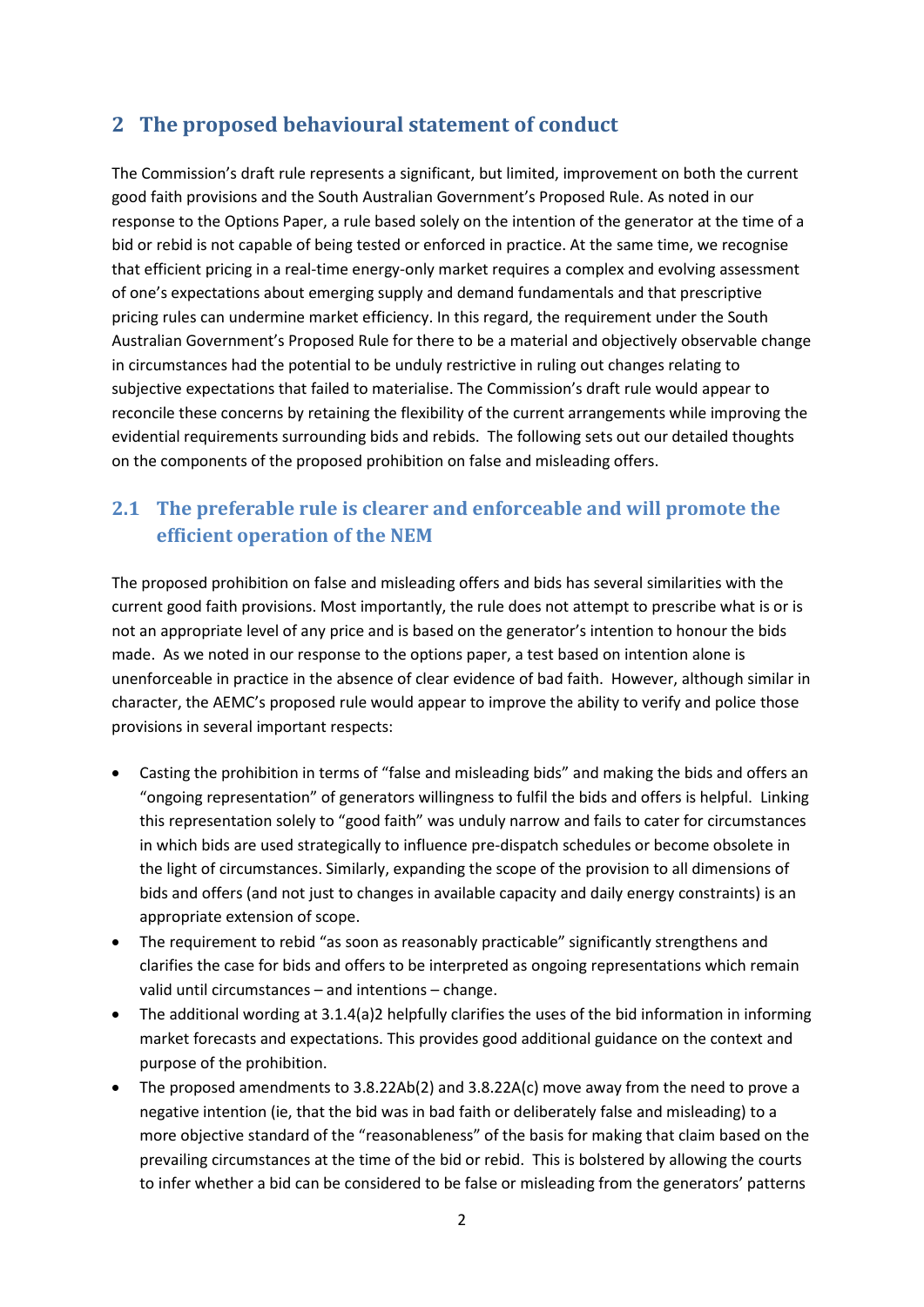of behaviour and from what market participants observed, knew, believed or intended at the time.

Taken as a whole, the package of provisions represents a significantly more robust, objective and enforceable prohibition than both the existing and proposed rule.

#### **2.2 The ongoing nature of bids and rebids needs to be clarified further**

The ongoing representation element of the preferable rule text could be clarified further. Both 3.8.22A(a) and (b) can be read individually and together as referring only the nature of the bids and offers at the time they are made. We would therefore suggest amending the text in (b) to make the ongoing nature of the representation clearer by the following change:

"3.822A(b) Without limiting paragraph (a) *a dispatch offer, dispatch bid or rebid* is taken to be false or misleading if, at the time of making such an offer bid a *Scheduled Generator*…."

## **2.3 Reasonableness judged against circumstances is an appropriate behavioural benchmark**

We recognise that there is an inevitable degree of subjectivity in judging the appropriate time for it to be "reasonably practicable" for information, judgements and observed events to translate into revised expectations and intentions for the future. This generates some uncertainty as to how generators might respond and comply with these provisions and how regulators might enforce them. Good guidance on the application of the provisions and evolving case law will shed further light on the effectiveness of these provisions in practice. However, while acknowledging the importance of regulatory certainty, we would note that:

- The efficiency of the market and associated financial markets depends crucially on market participants' confidence in the integrity of the markets. Regulatory certainty for generators cannot be at the expense of actions that undermine the integrity – and perceived integrity – of the market. The good faith provision has lost significant credibility in the light of the Stanwell judgement and, in our view, is no longer capable of being enforced. There is absolutely no benefit from the regulatory certainty that the current market behaviour rules cannot and will not be enforced; the status quo is not an option.
- At the other extreme, regulated markets provide absolute certainty by setting out exactly what cost items, information and allowances are "allowable" to feature in a bid to the market and require prices to be based on objectively observable data. The NEM is one of the least regulated energy-only electricity markets in the world and is based on an impressive and fundamental belief in the strength of competitive forces across all dimensions of the market. As the idiom goes, generators pleading for greater regulatory certainty might therefore "be careful what they wish for". We suspect that most would prefer rule changes which seek to enhance competition through clearer behavioural rules and greater transparency (see section 3 below) rather than prescriptive and inflexible bidding rules that threaten to restrict or distort competitive responses.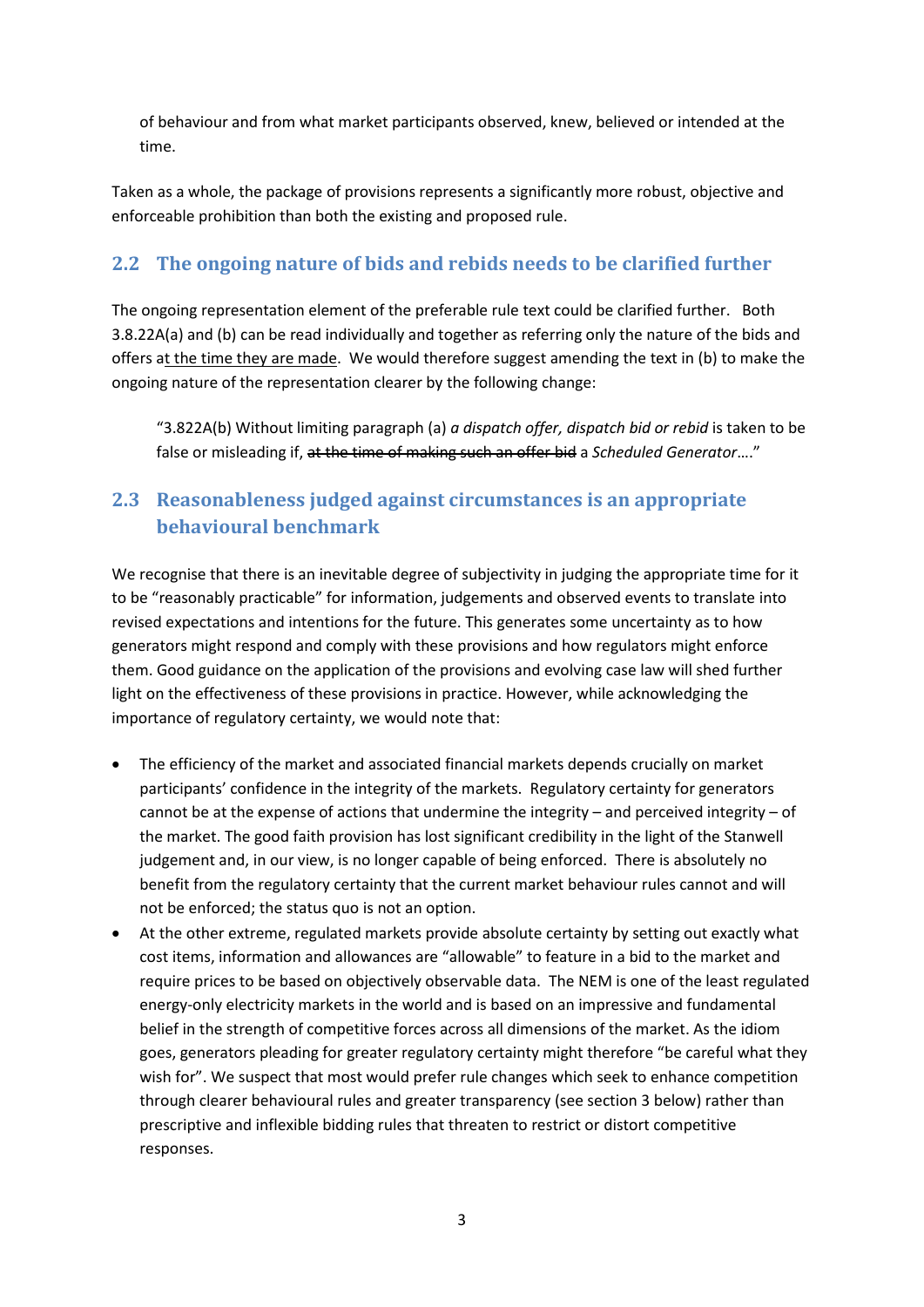• Any system based on such a fundamental belief in competitive forces acknowledges the probabilistic nature of events and the complex interactions between observed external events, market behaviours, future expectations and bidding intentions. In this context, the "reasonableness" of an intention to satisfy a bid and the timeliness of any rebids is entirely appropriate. As the AEMC has concluded, it would not have been reasonable to link rebids solely to externally observable events (as in the initially proposed rule) because this would rule out rebids stemming from unrealised expectations.

In summary, "reasonableness" is an entirely appropriate benchmark for drawing enforceable conclusions as to whether bids are false or misleading or rebids sufficiently timely. RWEST therefore supports the adoption of the more-preferable behavioural rule. However, the proposed rule is still limited to the intent to honour the bid or rebid. It does not extend to other forms of market manipulation and abuse, including setting prices at artificial levels to leverage a parallel derivatives position. We address this point further in section [5 below.](#page-5-0)

# **3 Late bidding reports will provide required scrutiny of very late rebids, but must be accompanied by increased transparency**

RWEST welcomes the proposal for a late bidding report. The report, coupled with the revised evidential standards under the behavioural statement of conduct, should lead to a meaningful increase in the ability to scrutinise and challenge late rebids which raise concerns. Although RWEST would continue to recommend a hard gate closure to limit rebids for the current and subsequent trading interval, the late rebidding period at least acts as a "soft" gate closure beyond which generators should expect increased scrutiny and evidential requirements for their bids.

We would note that at this time horizon, the majority of material uncertainties are likely to have been resolved. Consequently, any issues associated with a lack of certainty around expectations and intentions are also likely to be largely immaterial at this point in time. This will make it relatively straightforward for generators and regulators to reconcile rebid justifications with events on the ground.

It is important, however, that increased evidential requirements and regulatory scrutiny are accompanied by significantly greater public transparency over the rebid reasons. As noted above, one of the strengths of the proposed preferable rule is that it allows for a judgement on the reasonableness of the representations to the market in the light of prevailing circumstances. This "reasonableness" can only be verified against the backdrop of what others in the market observed, expected and the impact of these events on their own expectations and behaviours. It is therefore essential that the late bidding reports are published in real time and that all stakeholders – not just individual generators – have the opportunity to scrutinise, assimilate and ultimately question the reasons provided.

## **4 Gate closure would better facilitate efficient price discovery**

RWEST remain of the view that the NEM would benefit from the introduction of a gate closure ahead of dispatch or, at the very least, a restriction on rebidding during the trading interval. We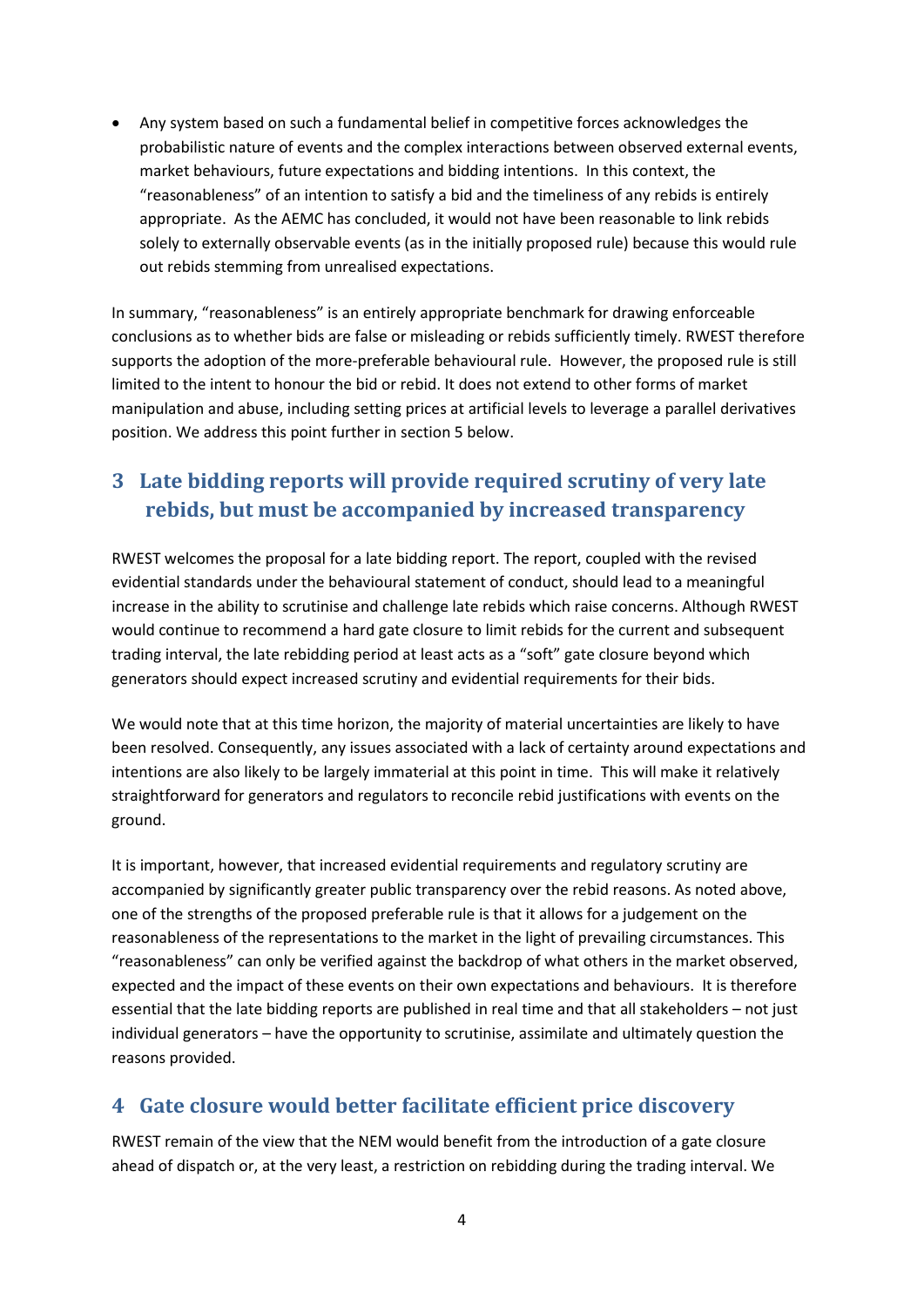appreciate that market structure (particularly in Queensland) may be a more significant factor than the rules themselves here. We also share the Commission's view that more-restrictive market rules are not generally an effective means to compensate for competition and market structure issues.

At the same time, late rebidding is enabled by the market rules and these rules should reflect the practical constraints and boundaries on the extent of competition. While there "will always be one generator that makes the last rebid", market rules should not create a situation where it is possible for output to be re-priced without any prospect of a competitive price or quantity response. This is largely an empirical question requiring a trade-off between the likely inefficiency of drawing a line under rebids at some point in time versus the distortion associated with inefficient rebids. Most electricity markets capture this trade-off in a gate closure shortly ahead of the trading and dispatch interval.

The NEM has the further complication in that the ability to rebid dispatch periods later in the trading period – coupled with prices averaged across the trading period - effectively allows generators to reprice output that has already been dispatched. Similarly, consumers may choose to consume (or turn down) on one price early in the half-hour only to pay a different price later. This appears completely anomalous, contrary to fair market principles and inefficient.

There remains therefore a strong case for a gate closure – at the very latest at the start of the trading interval - to ensure that prices and volumes can be concluded consistently within a sufficiently large pool of potential market participants *over and above* the role that gate closure would play in restricting inappropriate rebidding behaviour. Failing that other means of resolving the 5-30 anomaly should be explored; including the possibility of shorter trading intervals and/or aligning the dispatch and trading intervals.

# <span id="page-5-0"></span>**5 Wider market integrity and transparency rules are still required to bridge the gap between spot and derivative markets**

As noted above, RWEST believes that the revised behavioural statement of conduct should help to tackle one dimension of potential market abuse. However, the provisions only apply to the time dimension between bid and rebid in the physical spot market. The draft preferable rule does not address several other dimensions of potential market manipulation and abuse. For example:

- The preferable rule fails to bridge the regulatory gap between the physical market and the financial wholesale market and to tackle market manipulation through bids or rebids which are aimed at setting prices at artificial levels to leverage an open position in the associated derivatives market.
- The prohibition only relates to the bids themselves and would not cover misuse of inside information or the creation of false and misleading impressions via other means such as the dissemination of false or misleading information or the use of fictitious devices or other contrivances.